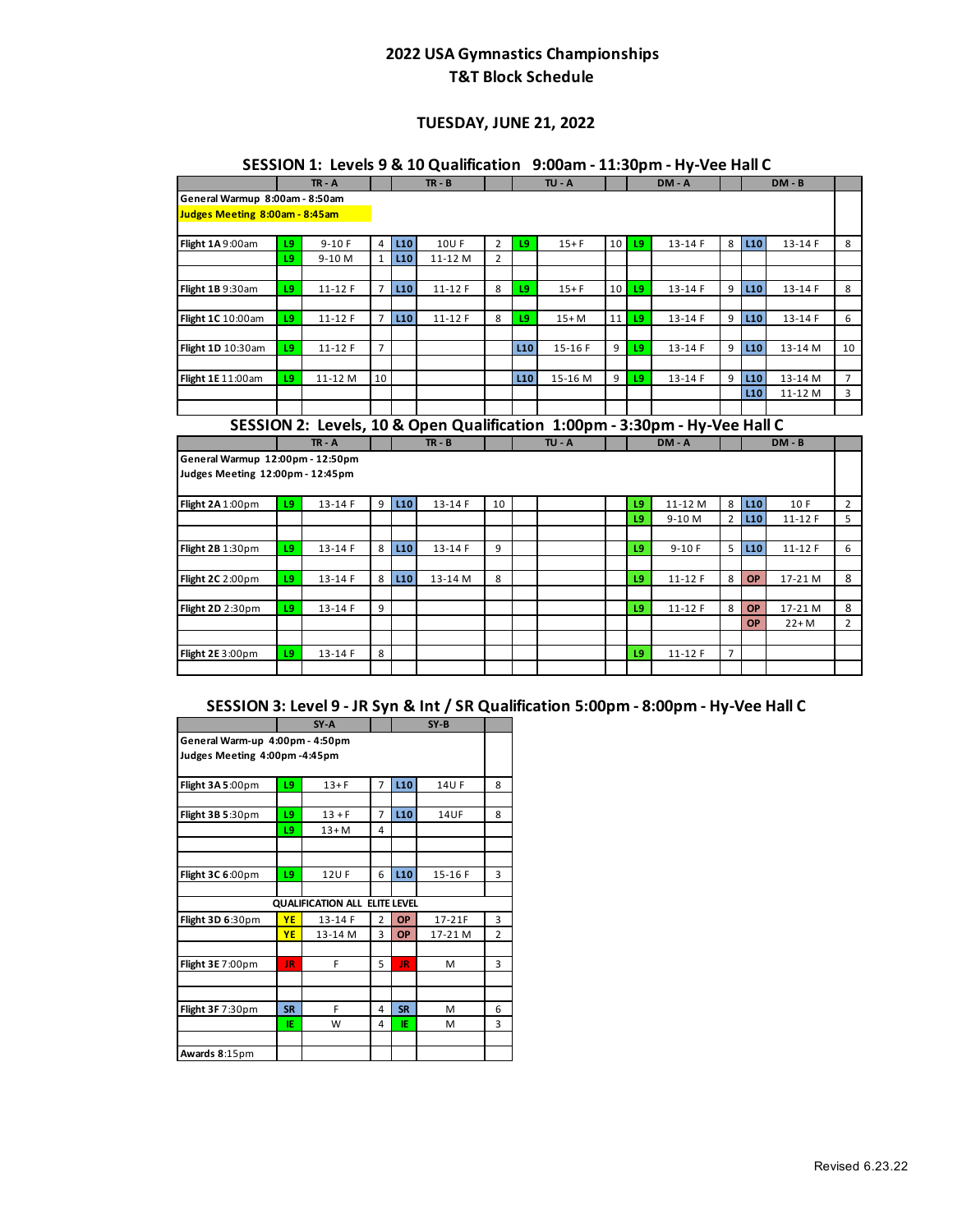### **WEDNESDAY, JUNE 22, 2022**

### **SESSION 4: Levels 9, 10 & Open Qualification 9:00am - 12:00pm - Hy-Vee Hall C**

|                                |    | $TR - A$ |   |           | $TR - B$  |              |           | $TU - A$  |                |    | DM-A     |                 |     | $DM - B$ |                |
|--------------------------------|----|----------|---|-----------|-----------|--------------|-----------|-----------|----------------|----|----------|-----------------|-----|----------|----------------|
| General Warmup 8:00am - 8:50am |    |          |   |           |           |              |           |           |                |    |          |                 |     |          |                |
| Judges Meeting 8:15am - 8:45am |    |          |   |           |           |              |           |           |                |    |          |                 |     |          |                |
|                                |    |          |   |           |           |              |           |           |                |    |          |                 |     |          |                |
| Flight 4A 9:00am               | L9 | $15 + F$ | 9 | L10       | 15-16 F   | 10           | <b>OP</b> | 17-21 M   | $\overline{7}$ | 19 | $15 + F$ | 10 <sup>1</sup> | L10 | $15-16F$ | 8              |
|                                |    |          |   |           |           |              | <b>OP</b> | $22+M$    | $\overline{2}$ |    |          |                 |     |          |                |
|                                |    |          |   |           |           |              |           |           |                |    |          |                 |     |          |                |
| Flight 4B 9:30am               | 19 | $15+F$   | 9 | L10       | 15-16 F   | 10           | <b>OP</b> | $17-21 F$ | 8              | L9 | $15+F$   | 11              | L10 | 15-16 F  | $\overline{7}$ |
|                                |    |          |   |           |           |              |           |           |                |    |          |                 |     |          |                |
| Flight 4C 10:00am              | L9 | $15 + F$ | 9 | L10       | 15-16 F   | 10           | 19        | 13-14 F   | 8              | L9 | $15 + F$ | 10 <sup>1</sup> | L10 | $15-16F$ | 8              |
|                                |    |          |   |           |           |              | L9.       | $9-10M$   | 1              |    |          |                 |     |          |                |
|                                |    |          |   |           |           |              | L9        | 11-12 M   | $\mathbf{1}$   |    |          |                 |     |          |                |
|                                |    |          |   |           |           |              |           |           |                |    |          |                 |     |          |                |
| Flight 4D 10:30am              | 19 | $15+F$   | 9 | <b>OP</b> | 17-21F    | 8            | 19        | 13-14 F   | 3              | L9 | $15+F$   | 11              | L10 | 15-16 F  | 8              |
|                                |    |          |   | <b>OP</b> | $22+F$    | $\mathbf{1}$ | 19        | 13-14 M   | 4              |    |          |                 |     |          |                |
|                                |    |          |   |           |           |              |           |           |                |    |          |                 |     |          |                |
| <b>Flight 4E 11:00am</b>       | 19 | $15 + F$ | 8 | OP        | $17-21$ F | 9            |           |           |                | L9 | $15 + F$ | 10              |     |          |                |
|                                |    |          |   |           |           |              |           |           |                |    |          |                 |     |          |                |
| Flight 4F 11:30am              | L9 | $15+F$   | 7 |           |           |              |           |           |                | L9 | $15 + F$ | 11              |     |          |                |
|                                |    |          |   |           |           |              |           |           |                |    |          |                 |     |          |                |

| SESSION 5: Levels Levels 9, 10 & Open Qualification 1:30pm - 4:00pm - Hy-Vee Hall C |  |  |
|-------------------------------------------------------------------------------------|--|--|
|-------------------------------------------------------------------------------------|--|--|

|                                                                                                                                                        |    | $TR - A$ |                |           | $TR - B$ |   |                 | TU - A     |   |    | DM-A    |    |                 | $DM - B$ |                |
|--------------------------------------------------------------------------------------------------------------------------------------------------------|----|----------|----------------|-----------|----------|---|-----------------|------------|---|----|---------|----|-----------------|----------|----------------|
| General Warmup 12:30pm - 1:20pm                                                                                                                        |    |          |                |           |          |   |                 |            |   |    |         |    |                 |          |                |
| Judges Meeting 12:30pm - 1:15pm<br>11<br>8<br>15-16 M<br>6<br>L10<br>13-14 F<br>13-14 M<br>17-21 F<br>L9<br>L10<br>19<br><b>OP</b><br>7<br>$15+M$<br>4 |    |          |                |           |          |   |                 |            |   |    |         |    |                 |          |                |
| Flight 5A 1:30pm                                                                                                                                       |    |          |                |           |          |   |                 |            |   |    |         |    |                 |          |                |
|                                                                                                                                                        |    |          |                |           |          |   | L10             | 13-14 M    | 3 |    |         |    |                 |          |                |
|                                                                                                                                                        |    |          |                |           |          |   | L <sub>10</sub> | $11 - 12F$ | 2 |    |         |    |                 |          |                |
|                                                                                                                                                        |    |          |                |           |          |   |                 |            |   |    |         |    |                 |          |                |
| Flight 5B 2:00pm                                                                                                                                       | 19 | $15+M$   | $\overline{7}$ | L10       | 15-16 M  | 6 | 19              | $11 - 12F$ | 9 | L9 | 13-14 M | 11 | <b>OP</b>       | 17-21 F  | 7              |
|                                                                                                                                                        |    |          |                |           |          |   |                 |            |   |    |         |    |                 |          |                |
| Flight 5C 2:30pm                                                                                                                                       | L9 | 13-14 M  | 7              | <b>OP</b> | 17-21 M  | 9 | L9              | $9-10F$    | 5 | 19 | $15+M$  | 8  | <b>OP</b>       | 17-21 F  | $\overline{7}$ |
|                                                                                                                                                        |    |          |                |           |          |   |                 |            |   |    |         |    | <b>OP</b>       | $22 + F$ | $\mathbf{1}$   |
|                                                                                                                                                        |    |          |                |           |          |   |                 |            |   |    |         |    |                 |          |                |
| Flight 5D 3:00pm                                                                                                                                       | L9 | 13-14 M  | $\overline{7}$ | <b>OP</b> | 17-21 M  | 8 |                 |            |   | 19 | $15+M$  | 8  | L <sub>10</sub> | 15-16 M  | $\overline{7}$ |
|                                                                                                                                                        |    |          |                |           |          |   |                 |            |   |    |         |    |                 |          |                |
| Flight 5E 3:30pm                                                                                                                                       | L9 | 13-14 M  | 7              | <b>OP</b> | 17-21 M  | 7 |                 |            |   | 19 | $15+M$  | 8  | L <sub>10</sub> | 15-16 M  | 6              |
|                                                                                                                                                        |    |          |                | <b>OP</b> | $22+M$   | 3 |                 |            |   |    |         |    |                 |          |                |

### **SESSION 6: Synchro INT / SR Elite Finals 5:30pm - 7:15pm - Hy-Vee Hall C**

|                                 |           | SY-A          |                |           | $SY-B$ |   |
|---------------------------------|-----------|---------------|----------------|-----------|--------|---|
| General Warm-up 4:30pm - 5:20pm |           |               |                |           |        |   |
| Judges Meeting 4:45 pm - 5:15pm |           |               |                |           |        |   |
|                                 |           |               |                |           |        |   |
|                                 |           | <b>FINALS</b> |                |           |        |   |
| Flight 6A 5:30 pm               | <b>SR</b> | F             | 4              |           |        |   |
|                                 | ΙE        | F             | 4              |           |        |   |
|                                 |           |               |                |           |        |   |
| Flight 6B 5:50pm                | YE        | 13-14 F       | $\overline{2}$ |           |        |   |
|                                 | YE        | 13-14 M       | 3              |           |        |   |
|                                 |           |               |                |           |        |   |
| Flight 6C 6:10pm                | <b>JR</b> | F             | 5              |           |        |   |
|                                 |           |               |                |           |        |   |
| Flight 6D 6:30pm                |           |               |                | ΙE        | м      | 6 |
|                                 |           |               |                | <b>SR</b> | M      | 3 |
|                                 |           |               |                |           |        |   |
| Flight 6E 6:50pm                |           |               |                | JR.       | M      | 3 |
|                                 |           |               |                |           |        |   |
|                                 |           |               |                |           |        |   |
| Awards 7:15pm                   |           |               |                |           |        |   |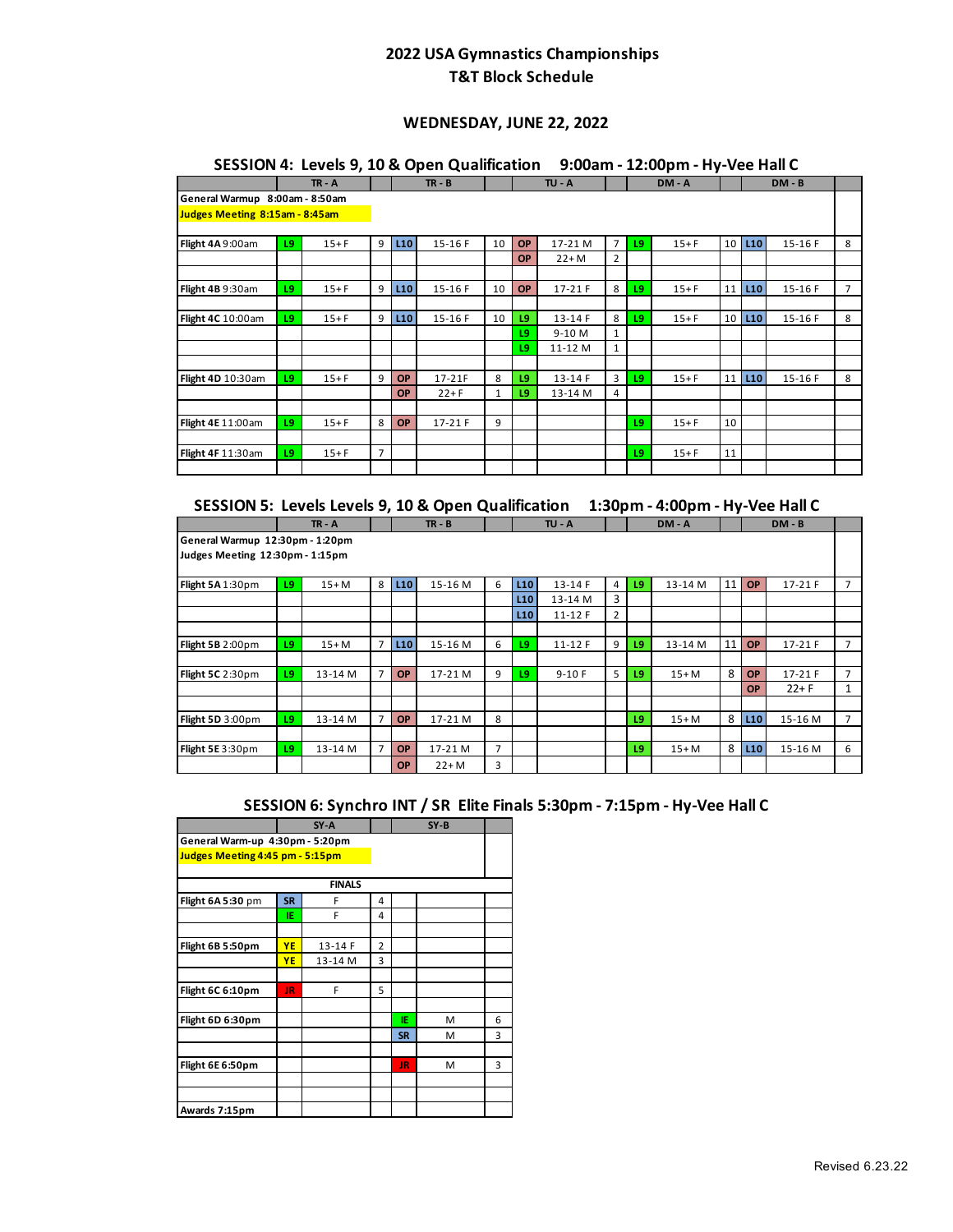### **THURSDAY, JUNE 23, 2022**

|                                                                     |     |            |                |           |            |                |           |           |                |    | 3E3310N 7: LEVELS 9, IU & Open Finals   9.00am - IZ.30pm - Hy-vee Hall C |                |                 |            |                |
|---------------------------------------------------------------------|-----|------------|----------------|-----------|------------|----------------|-----------|-----------|----------------|----|--------------------------------------------------------------------------|----------------|-----------------|------------|----------------|
|                                                                     |     | $TR - A$   |                |           | $TR - B$   |                |           | $TU - A$  |                |    | DM-A                                                                     |                |                 | DM - B     |                |
| General Warm-up 8:00 am - 8:50 am<br>Judges Meeting 8:15am - 8:45am |     |            |                |           |            |                |           |           |                |    |                                                                          |                |                 |            |                |
| Flight 7A 9:00am                                                    | 19  | $9-10F$    | $\overline{4}$ | L10       | 10U F      | $\overline{2}$ | L10       | 15-16 F   | 8              | L9 | $11 - 12F$                                                               | 8              | <b>OP</b>       | 17-21 F    | 8              |
|                                                                     | L9  | 9-10 M     | $1\,$          |           |            |                |           |           |                |    |                                                                          |                |                 |            |                |
|                                                                     |     |            |                |           |            |                |           |           |                |    |                                                                          |                |                 |            |                |
| Flight 7B 9:20am                                                    | L9  | $11 - 12F$ | 8              | OP        | $17-21F$   | $\overline{8}$ | L10       | 15-16 M   | 8              | L9 | 11-12 M                                                                  | 8              | OP              | 17-21 M    | 8              |
|                                                                     |     |            |                | OP        | $22+F$     | $\overline{1}$ |           |           |                |    |                                                                          |                |                 |            |                |
|                                                                     |     |            |                |           |            |                |           |           |                |    |                                                                          |                |                 |            |                |
| Flight 7C 9:40am                                                    | L9  | 11-12 M    | 8              | L10       | $11 - 12F$ | 8 <sup>2</sup> | L9        | $15 + F$  | 8              | L9 | 9-10 M                                                                   | $\overline{2}$ | L10             | 13-14 M    | 8              |
|                                                                     |     |            |                |           |            |                |           |           |                | L9 | $9-10F$                                                                  | 5              |                 |            |                |
|                                                                     |     |            |                |           |            |                |           |           |                |    |                                                                          |                |                 |            |                |
| Flight 7D 10:00am                                                   | L9  | 13-14 F    | 8              | L10       | 13-14 F    | 8              | L9        | $15+M$    | 8              | 19 | $15 + F$                                                                 | 8              | L10             | 15-16 F    | 8              |
|                                                                     |     |            |                |           |            |                |           |           |                |    |                                                                          |                |                 |            |                |
| Flight 7E 10:20am                                                   | L9  | $15+M$     | 8              | L10       | 15-16 M    | 8              | OP        | 17-21 M   | $\overline{7}$ | L9 | 13-14 F                                                                  | 8              | L10             | 13-14 F    | 8              |
|                                                                     |     |            |                |           |            |                | OP        | $22 + M$  | $\overline{2}$ |    |                                                                          |                |                 |            |                |
| Flight 7F 10:40am                                                   | L9  | 13-14 M    | 8              | L10       | 13-14 M    | 8              | 19        | 13-14 F   | 8              | L9 | $15+M$                                                                   | 8              | L10             | 15-16 M    | 8              |
|                                                                     |     |            |                |           |            |                |           |           |                |    |                                                                          |                |                 |            |                |
| Flight 7G 11:00am                                                   | L9  | $15 + F$   | 8              |           |            |                | <b>OP</b> | 17-21 F   | 8              | L9 | 13-14 M                                                                  | 8              | L10             | 11-12 M    | 3              |
|                                                                     |     |            |                |           |            |                |           |           |                |    |                                                                          |                | L <sub>10</sub> | 10U F      | $\overline{2}$ |
|                                                                     |     |            |                |           |            |                |           |           |                |    |                                                                          |                |                 |            |                |
| Flight 7H 11:20am                                                   |     |            |                | OP        | 17-21 M    | 8              | L10       | 13-14 F   | 4              |    |                                                                          |                | L <sub>10</sub> | $11 - 12F$ | 8              |
|                                                                     |     |            |                | OP        | $22 + M$   | 3              | L10       | 13-14 M   | 3              |    |                                                                          |                |                 |            |                |
|                                                                     |     |            |                |           |            |                | L10       | 11-12 F   | $\overline{2}$ |    |                                                                          |                |                 |            |                |
|                                                                     |     |            |                |           |            |                |           |           |                |    |                                                                          |                |                 |            |                |
| Flight 7111:40am                                                    |     |            |                | L10       | 15-16 F    | 8              | L9        | 11-12 F   | 8              |    |                                                                          |                | OP              | $22+F$     | $\mathbf{1}$   |
|                                                                     |     |            |                |           |            |                | 19        | 9-10 M    | $1\,$          |    |                                                                          |                | OP              | $22+M$     | 2              |
|                                                                     |     |            |                |           |            |                |           |           |                |    |                                                                          |                |                 |            |                |
| Flight 7J 12:00pm                                                   |     |            |                | L10       | 11-12 M    | $\overline{2}$ | L9        | 13-14 M   | 4              |    |                                                                          |                |                 |            |                |
|                                                                     |     |            |                |           |            |                | L9        | $9-10 F$  | 5              |    |                                                                          |                |                 |            |                |
|                                                                     |     |            |                |           |            |                | L9        | 11-12M    | $\mathbf{1}$   |    |                                                                          |                |                 |            |                |
|                                                                     |     |            |                |           |            |                |           |           |                |    |                                                                          |                |                 |            |                |
| Awards 12:40pm                                                      |     |            |                |           |            |                |           |           |                |    |                                                                          |                |                 |            |                |
|                                                                     |     |            |                |           |            |                |           |           |                |    | SESSION 8: YE & JR Qualification 1:30pm - 4:50pm - Hy-Vee Hall C         |                |                 |            |                |
|                                                                     |     | $TR - A$   |                |           | $TR - B$   |                |           | $TU - A$  |                |    | DM - A                                                                   |                |                 | $DM - B$   |                |
| General Warm-up 1:00 pm - 1:50 pm                                   |     |            |                |           |            |                |           |           |                |    |                                                                          |                |                 |            |                |
| Judges Meeting 1:00pm - 1:40pm                                      |     |            |                |           |            |                |           |           |                |    |                                                                          |                |                 |            |                |
| Flight 8A 1:50pm                                                    | YE  | $11 - 12F$ | $\overline{2}$ | JR        | M          | 6              | JR        | F.        | 10             |    |                                                                          |                |                 |            |                |
|                                                                     | YE  | 13-14 F    | 6              |           |            |                |           |           |                |    |                                                                          |                |                 |            |                |
|                                                                     |     |            |                |           |            |                |           |           |                |    |                                                                          |                |                 |            |                |
| Flight 8B 2:20pm                                                    | YE  | 13-14F     | 6              | <b>JR</b> | М          | $\overline{7}$ | YE        | 13-14M    | 5              |    |                                                                          |                |                 |            |                |
|                                                                     |     |            |                |           |            |                |           |           |                |    |                                                                          |                |                 |            |                |
| Flight 8C 2:50pm                                                    | JR  | F.         | 8              |           |            |                | JR        | M         | 5              |    |                                                                          |                |                 |            |                |
|                                                                     |     |            |                |           |            |                |           |           |                |    |                                                                          |                |                 |            |                |
|                                                                     |     |            |                |           |            |                |           |           |                |    |                                                                          |                |                 |            |                |
| Flight 8D 3:20pm                                                    | JR. | F          | 9              |           |            |                | YE        | 13-14 F   | 7              | YE | 11-12 M                                                                  | $\mathbf{1}$   | JR.             | M          | $\overline{7}$ |
|                                                                     |     |            |                |           |            |                | YE        | $11-12$ F | 1              | YE | 13-14 M                                                                  | 7              |                 |            |                |
|                                                                     |     |            |                |           |            |                |           |           |                |    |                                                                          |                |                 |            |                |
| Flight 8E 3:50pm                                                    | YE  | 13-14M     | 10             |           |            |                |           |           |                | JR | F                                                                        | 10             | JR              | M          | $\overline{7}$ |
|                                                                     | YE  | 11-12 M    | $\mathbf{1}$   |           |            |                |           |           |                |    |                                                                          |                |                 |            |                |
|                                                                     |     |            |                |           |            |                |           |           |                |    |                                                                          |                |                 |            |                |
| Flight 8F 4:20pm                                                    |     |            |                |           |            |                |           |           |                | YE | 13-14 F                                                                  | 5              |                 |            |                |
|                                                                     |     |            |                |           |            |                |           |           |                |    |                                                                          |                |                 |            |                |
|                                                                     |     |            |                |           |            |                |           |           |                |    |                                                                          |                |                 |            |                |
|                                                                     |     |            |                |           |            |                |           |           |                |    |                                                                          |                |                 |            |                |
|                                                                     |     |            |                |           |            |                |           |           |                |    |                                                                          |                |                 |            |                |

#### **SESSION 7: LEVELS 9, 10 & Open Finals 9:00am - 12:30pm - Hy-Vee Hall C**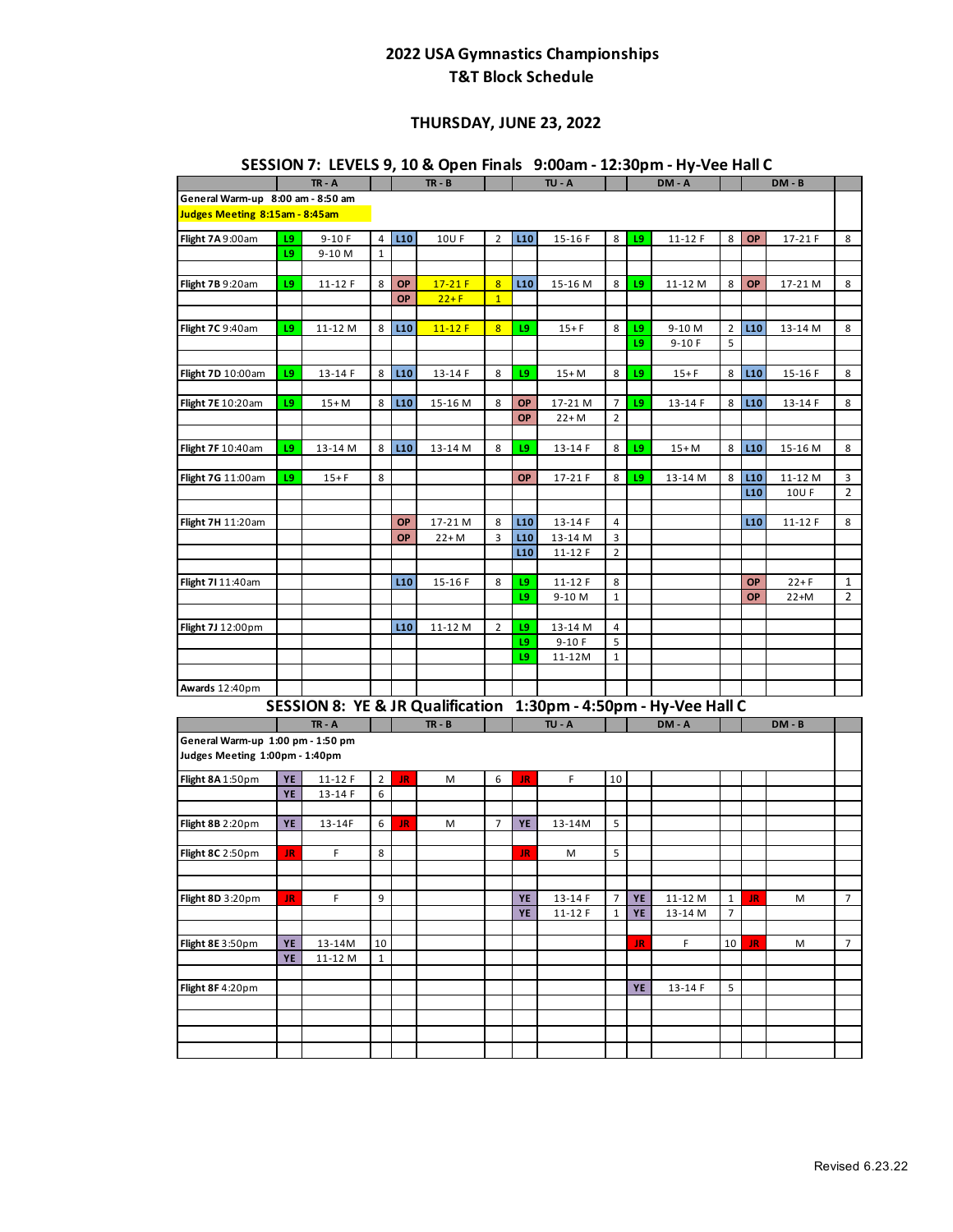|                                                 |           |           |   | ---- |           |    |   |           | . <b>.</b> |   |  |  |
|-------------------------------------------------|-----------|-----------|---|------|-----------|----|---|-----------|------------|---|--|--|
|                                                 |           | <b>TR</b> |   |      |           | TU |   |           | <b>DM</b>  |   |  |  |
| Warm-up 1 hour prior to flight in Hy-Vee Hall C |           |           |   |      |           |    |   |           |            |   |  |  |
| Judges Meeting 5:00pm - 5:45 pm                 |           |           |   |      |           |    |   |           |            |   |  |  |
| Flight 9A                                       | <b>SR</b> | M         | 4 |      | <b>SR</b> | M  | 3 | <b>SR</b> | W          | 3 |  |  |
|                                                 |           |           |   |      |           |    |   |           |            |   |  |  |
| Flight 9B                                       | <b>SR</b> | M         | 4 |      | <b>SR</b> | M  | 3 | <b>SR</b> | W          | 4 |  |  |
|                                                 |           |           |   |      |           |    |   |           |            |   |  |  |
| Flight 9C                                       | <b>SR</b> | M         | 4 |      | <b>SR</b> | M  | 3 | <b>SR</b> | W          | 4 |  |  |
|                                                 |           |           |   |      |           |    |   |           |            |   |  |  |
| Flight 9D                                       | <b>SR</b> | M         | 4 |      | <b>SR</b> | M  | 3 | <b>SR</b> | W          | 3 |  |  |
|                                                 |           |           |   |      |           |    |   |           |            |   |  |  |
| Flight 9E                                       | <b>SR</b> | M         | 5 |      | <b>SR</b> | M  | 2 | <b>SR</b> | W          | 3 |  |  |

#### **SESSION 9: SR Elite Qualfication 6:00pm - 8:45pm - Wells Fargo Arena**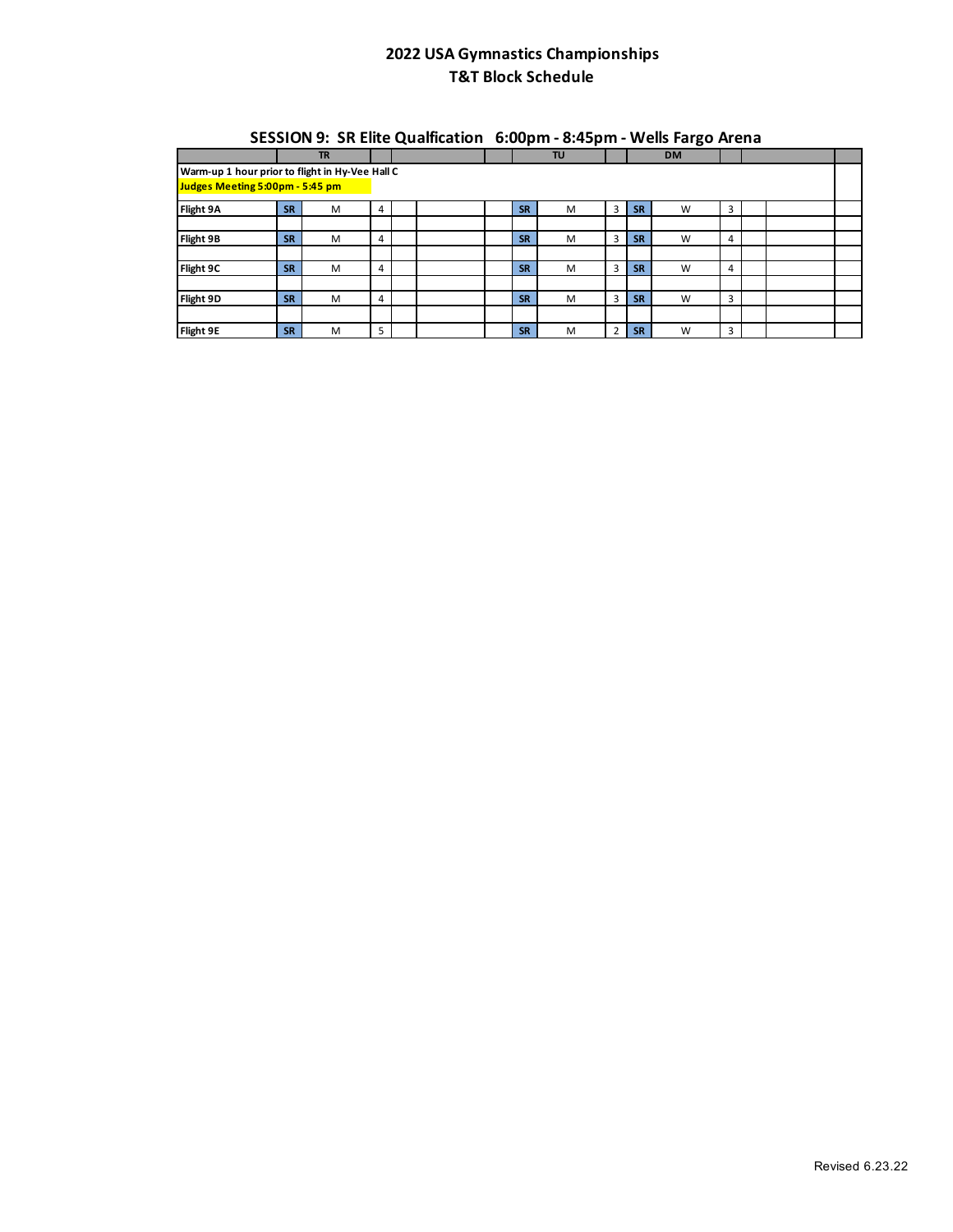### **FRIDAY, JUNE 24, 2022**

### **SESSION 10 Hy-Vee: YE, JR Finals & Level 8 9:00am - 12:00pm - Hy-Vee Hall C**

|                                                       |           | $TR - A$ |                |    | $TR - B$                  |   |                | $TU - A$ |                |    | DM-A                                                                           |                |           | $DM - B$ |   |
|-------------------------------------------------------|-----------|----------|----------------|----|---------------------------|---|----------------|----------|----------------|----|--------------------------------------------------------------------------------|----------------|-----------|----------|---|
| General Warm-up 8:00 am - 8:50 am                     |           |          |                |    |                           |   |                |          |                |    |                                                                                |                |           |          |   |
| Judges Meeting 8:15am - 8:45am                        |           |          |                |    |                           |   |                |          |                |    |                                                                                |                |           |          |   |
|                                                       |           |          |                |    |                           |   |                |          |                |    |                                                                                |                |           |          |   |
| Flight 10A 9:00am                                     | YE        | 11-12 F  | $\overline{2}$ |    |                           |   | <b>JR</b>      | F        | 8              | YE | 13-14 M                                                                        | $\overline{7}$ |           |          |   |
|                                                       |           |          |                |    |                           |   |                |          |                |    |                                                                                |                |           |          |   |
|                                                       |           |          |                |    |                           |   |                |          |                |    |                                                                                |                |           |          |   |
| Flight 10B 9:30am                                     | <b>YE</b> | 13-14 F  | 8              |    |                           |   | JR             | M        | 5              | JR | F                                                                              | 8              |           |          |   |
|                                                       |           |          |                |    |                           |   | <b>YE</b>      | 13-14 M  | 5              |    |                                                                                |                |           |          |   |
|                                                       |           |          |                |    |                           |   |                |          |                |    |                                                                                |                |           |          |   |
| Flight 10C 10:00am                                    | JR        | F.       | 8              |    |                           |   | <b>YE</b>      | 13-14 F  | $\overline{7}$ | YE | 11-12 M                                                                        | $\mathbf{1}$   |           |          |   |
|                                                       |           |          |                |    |                           |   | <b>YE</b>      | 11-12 F  | $\mathbf{1}$   |    |                                                                                |                |           |          |   |
|                                                       | <b>YE</b> | 13-14 M  | 8              |    |                           |   | L <sub>8</sub> | 13-14 M  | 10             |    |                                                                                |                | <b>JR</b> | м        | 8 |
| Flight 10D 10:30am                                    | YE        | 11-12 M  | $\mathbf{1}$   |    |                           |   |                |          |                |    |                                                                                |                |           |          |   |
|                                                       |           |          |                |    |                           |   |                |          |                |    |                                                                                |                |           |          |   |
|                                                       |           |          |                |    |                           |   |                |          |                |    |                                                                                |                |           |          |   |
| Flight 10E 11:00am                                    |           |          |                | JR | M                         | 8 | L8             | 13-14 M  | 6              | YE | 13-14 F                                                                        | 5              |           |          |   |
|                                                       |           |          |                |    |                           |   | L <sub>8</sub> | $15+M$   | 4              |    |                                                                                |                |           |          |   |
|                                                       |           |          |                |    |                           |   |                |          |                |    |                                                                                |                |           |          |   |
| Flight 10F 11:30am                                    |           |          |                |    |                           |   | L <sub>8</sub> | $15+M$   | 11             |    |                                                                                |                |           |          |   |
|                                                       |           |          |                |    |                           |   |                |          |                |    |                                                                                |                |           |          |   |
| Awards ALL 12:15pm                                    |           |          |                |    |                           |   |                |          |                |    |                                                                                |                |           |          |   |
|                                                       |           |          |                |    |                           |   |                |          |                |    |                                                                                |                |           |          |   |
|                                                       |           |          |                |    |                           |   |                |          |                |    | SESSION 10 Wells Fargo: IE Qualification 11:30am - 12:30pm - Wells Fargo Arena |                |           |          |   |
|                                                       |           | $TR - A$ |                |    | $TR - B$                  |   |                | $TU - A$ |                |    | DM-A                                                                           |                |           | $DM - B$ |   |
|                                                       |           |          |                |    |                           |   |                |          |                |    |                                                                                |                |           |          |   |
| General Warm-up Wells Fargo Arena 10:30 am - 11:25 am |           |          |                |    |                           |   |                |          |                |    |                                                                                |                |           |          |   |
| Judges Meeting 11:00 am - 11:15 am                    |           |          |                |    |                           |   |                |          |                |    |                                                                                |                |           |          |   |
|                                                       |           |          |                |    |                           |   | IE             | F        | 6              |    |                                                                                |                | IE.       | F        | 4 |
| Flight 10A 11:30am                                    |           |          |                |    |                           |   |                |          |                |    |                                                                                |                | IE        | M        | 4 |
|                                                       |           |          |                |    |                           |   |                |          |                |    |                                                                                |                |           |          |   |
| Flight 10B 12:00pm                                    |           |          |                |    |                           |   | IE             | М        | 6              |    |                                                                                |                | IE        | М        | 8 |
|                                                       |           |          |                |    |                           |   |                |          |                |    |                                                                                |                |           |          |   |
|                                                       |           |          |                |    |                           |   |                |          |                |    |                                                                                |                |           |          |   |
|                                                       |           |          |                |    |                           |   |                |          |                |    | SESSION 11Hy-Vee: LEVEL 8 1:30pm - 5:30pm - Hy-Vee Hall C                      |                |           |          |   |
|                                                       |           |          |                |    | $\mathbf{r}$ $\mathbf{r}$ |   |                |          |                |    |                                                                                |                |           |          |   |

| 3LJJIUN IIII)-VEE. LLVLLO IIJUPIII-JIJUPIII-III)-VEE HAII C |                |          |                 |                |          |    |                |          |                |                |         |    |                |            |                |
|-------------------------------------------------------------|----------------|----------|-----------------|----------------|----------|----|----------------|----------|----------------|----------------|---------|----|----------------|------------|----------------|
|                                                             |                | $TR - A$ |                 |                | $TR - B$ |    |                | TU - A   |                |                | DM-A    |    |                | $DM - B$   |                |
| Genereal Warm up 12:30 pm- 1:20 pm                          |                |          |                 |                |          |    |                |          |                |                |         |    |                |            |                |
| Judges Meeting 12:30pm - 1:15pm                             |                |          |                 |                |          |    |                |          |                |                |         |    |                |            |                |
| Flight 11A 1:30pm                                           | L8             | $15 + F$ | 10 <sup>1</sup> | L8             | 9-10 M   | 6  | L8             | $9-10F$  | 7              | L <sub>8</sub> | 13-14 F | 10 | 18             | 9-10 M     | $\overline{7}$ |
|                                                             |                |          |                 |                |          |    |                |          |                |                |         |    | L <sub>8</sub> | <b>8UM</b> | $\mathbf{1}$   |
|                                                             |                |          |                 |                |          |    |                |          |                |                |         |    |                |            |                |
| Flight 11B 2:00pm                                           | <b>L8</b>      | $15+F$   | 9               | L <sub>8</sub> | 9-10 M   | 5  | L <sub>8</sub> | $9-10F$  | $\overline{7}$ | 18             | 13-14 F | 10 | 18             | 9-10 M     | $\overline{7}$ |
|                                                             |                |          |                 |                |          |    |                |          |                |                |         |    |                |            |                |
| Flight 11C 2:30pm                                           | 18             | $15 + F$ | 9               | L <sub>8</sub> | $15 + M$ | 10 | L8             | $11-12F$ | 9              | L <sub>8</sub> | 13-14 F | 10 | 18             | 11-12 M    | $\overline{7}$ |
|                                                             |                |          |                 |                |          |    |                |          |                |                |         |    |                |            |                |
| Flight 11D 3:00pm                                           | L <sub>8</sub> | $15 + F$ | 9               | L <sub>8</sub> | $15 + M$ | 10 | L <sub>8</sub> | $11-12F$ | 10             | <b>L8</b>      | 13-14 F | 10 | <b>L8</b>      | 11-12 M    | $\overline{7}$ |
|                                                             |                |          |                 |                |          |    |                |          |                |                |         |    |                |            |                |
| Flight 11E 3:30pm                                           | 18             | $15 + F$ | 9               |                |          |    | L <sub>8</sub> | $11-12F$ | 9              | L <sub>8</sub> | 13-14 F | 10 | L <sub>8</sub> | 11-12 M    | $\overline{7}$ |
|                                                             |                |          |                 |                |          |    |                |          |                |                |         |    |                |            |                |
| Flight 11F 4:00pm                                           |                |          |                 |                |          |    | L <sub>8</sub> | $11-12F$ | 10             | L <sub>8</sub> | 13-14 F | 10 |                |            |                |
|                                                             |                |          |                 |                |          |    |                |          |                |                |         |    |                |            |                |
| Flight 11G 4:30pm                                           |                |          |                 |                |          |    | 18             | 11-12F   | 9              | L8             | 13-14 F | 9  |                |            |                |
|                                                             |                |          |                 |                |          |    |                |          |                |                |         |    |                |            |                |
| FLIGHT 11H 5:00pm                                           |                |          |                 |                |          |    | L <sub>8</sub> | 9-10 M   | 11             |                |         |    |                |            |                |
|                                                             |                |          |                 |                |          |    |                |          |                |                |         |    |                |            |                |
| Awards 5:45 pm                                              |                |          |                 |                |          |    |                |          |                |                |         |    |                |            |                |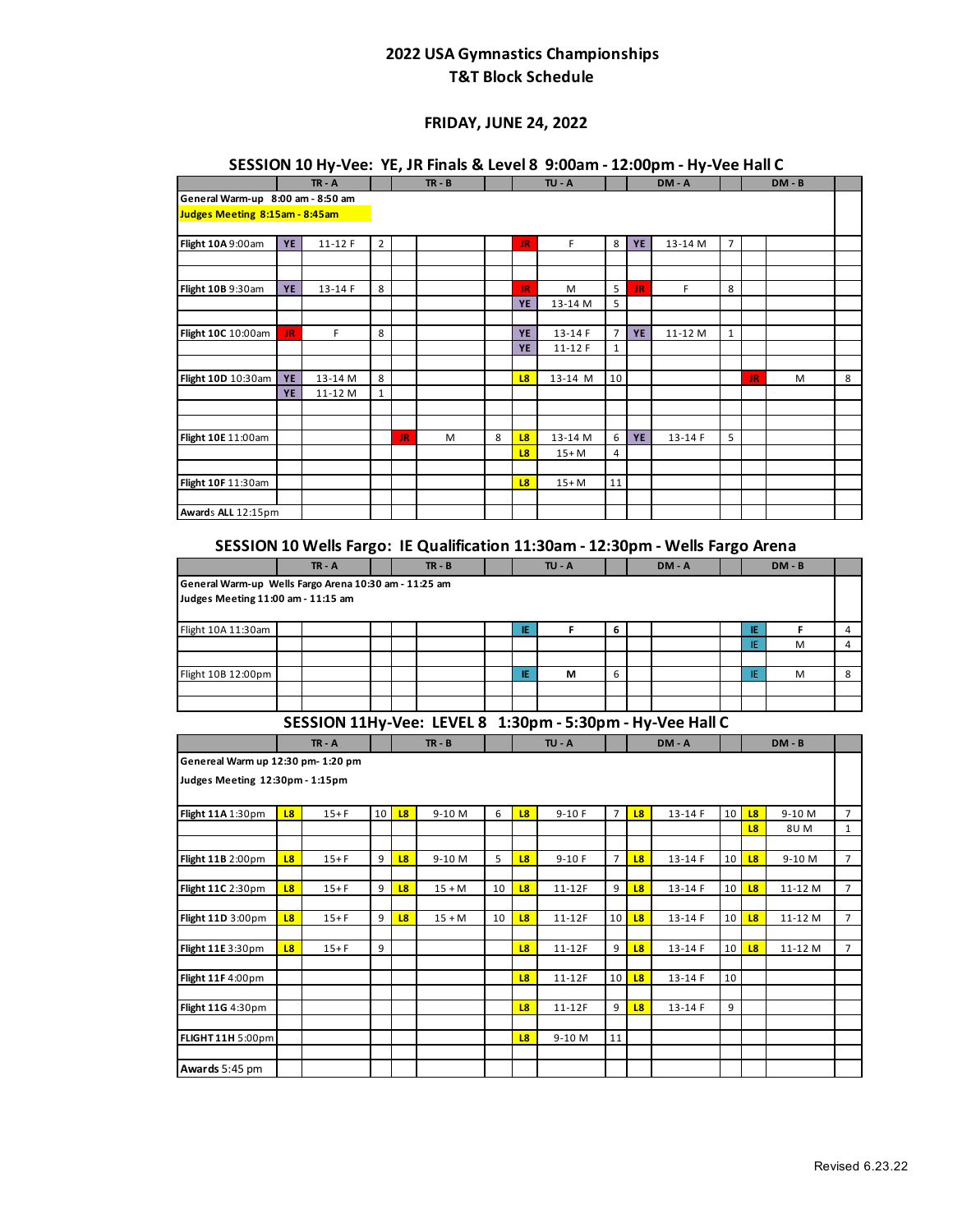### **SESSION 11Wells Fargo: INT Qualification 1:30pm - 4:30pm - Wells Fargo Arena**

|                                                                                            |     | $TR - A$ |   |  | $TR - B$ |  |  | $TU - A$ |  |  | $DM - A$ |  |  | $DM - B$ |  |
|--------------------------------------------------------------------------------------------|-----|----------|---|--|----------|--|--|----------|--|--|----------|--|--|----------|--|
| General Warm-up Wells Fargo Arena 12:30 am - 1:15 pm<br>Judges Meeting 11:45 am - 12:15 pm |     |          |   |  |          |  |  |          |  |  |          |  |  |          |  |
| Flight 11A TBD                                                                             | IE. |          | 7 |  |          |  |  |          |  |  |          |  |  |          |  |
|                                                                                            |     |          |   |  |          |  |  |          |  |  |          |  |  |          |  |
| Flight 11B TBD                                                                             | Æ   | F        | 8 |  |          |  |  |          |  |  |          |  |  |          |  |
|                                                                                            |     |          |   |  |          |  |  |          |  |  |          |  |  |          |  |
| Flight 11C TBD                                                                             | -IE | M        | 8 |  |          |  |  |          |  |  |          |  |  |          |  |
|                                                                                            |     |          |   |  |          |  |  |          |  |  |          |  |  |          |  |
| linco                                                                                      | Æ   | M        | 8 |  |          |  |  |          |  |  |          |  |  |          |  |
|                                                                                            |     |          |   |  |          |  |  |          |  |  |          |  |  |          |  |

# **SESSION 12: SR Qualification 6:00pm - 9:00pm - Wells Fargo Arena**

|                                                 |           | $TR - A$ |                | $TR - B$ |           | $TU - A$ |   |           | DM-A |   | $DM - B$ |  |
|-------------------------------------------------|-----------|----------|----------------|----------|-----------|----------|---|-----------|------|---|----------|--|
| Warm-up 1 hour prior to flight in Hy-Vee Hall C |           |          |                |          |           |          |   |           |      |   |          |  |
| Judges Meeting 5:00pm - 5:45pm                  |           |          |                |          |           |          |   |           |      |   |          |  |
|                                                 |           |          |                |          |           |          |   |           |      |   |          |  |
| Flight 12A TBD                                  | <b>SR</b> | W        | $\overline{2}$ |          | <b>SR</b> | W        | 3 | <b>SR</b> | M    | 6 |          |  |
|                                                 |           |          |                |          |           |          |   |           |      |   |          |  |
| Flight 12B TBD                                  | <b>SR</b> | W        | 2              |          | <b>SR</b> | W        | 3 | <b>SR</b> | M    | 6 |          |  |
|                                                 |           |          |                |          |           |          |   |           |      |   |          |  |
| Flight 12C TBD                                  | <b>SR</b> | W        | $\overline{2}$ |          | <b>SR</b> | W        | 2 | <b>SR</b> | M    | 5 |          |  |
|                                                 |           |          |                |          |           |          |   |           |      |   |          |  |
| Flight 12D TBD                                  | <b>SR</b> | W        | 3              |          | <b>SR</b> | W        | 3 | <b>SR</b> | M    | 6 |          |  |
|                                                 |           |          |                |          |           |          |   |           |      |   |          |  |
| Flight 12E TBD                                  |           |          |                |          |           |          |   | <b>SR</b> | M    | 5 |          |  |
|                                                 |           |          |                |          |           |          |   |           |      |   |          |  |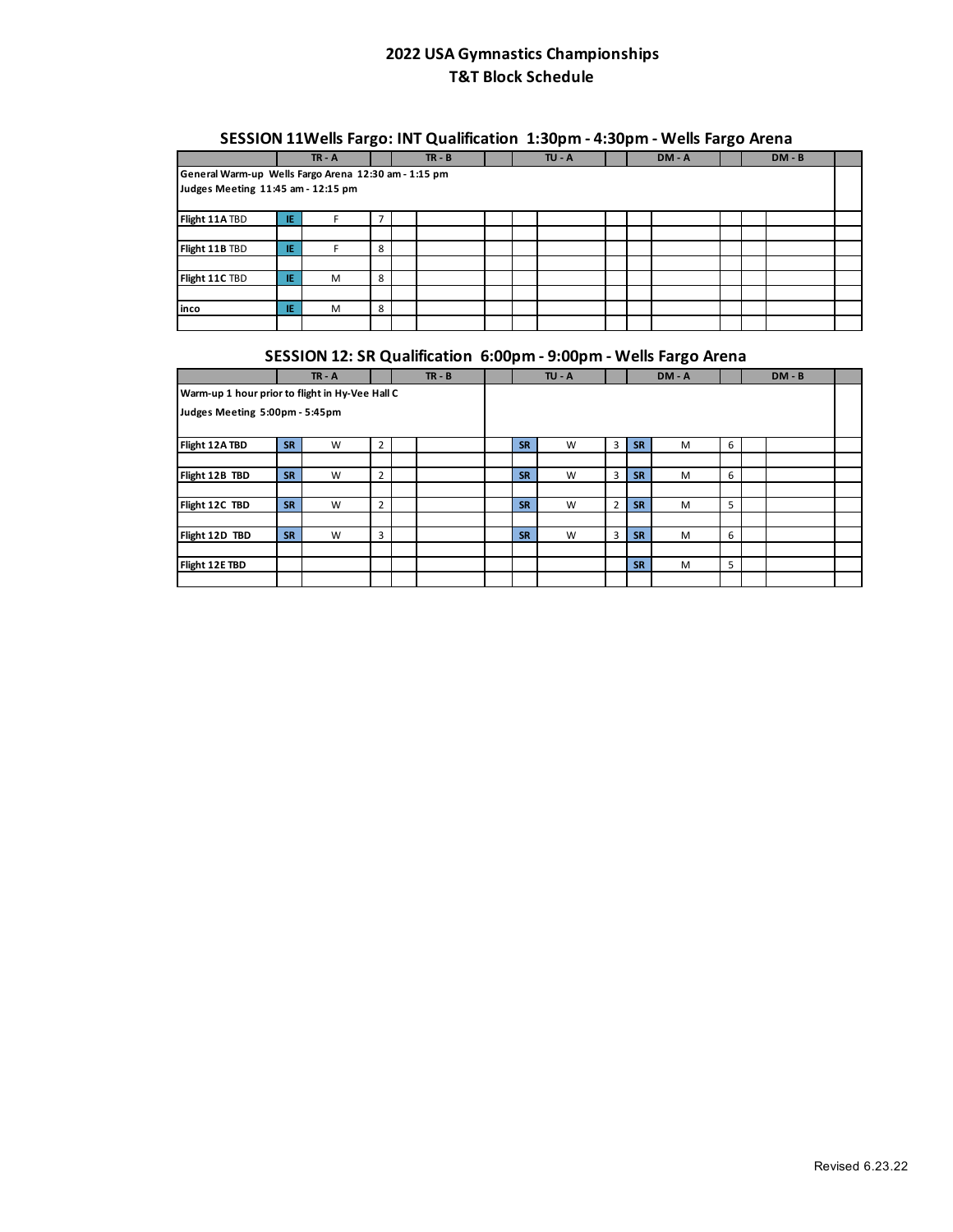#### **SATURDAY, JUNE 25**

### **SESSION 13: Level 8 9:00am - 12:30pm - Hy-Vee Hall C**

|                                   |                | $TR - A$ |    | $TR - B$ |         |                | $TU - A$       |          |                 |                | DM - A     |                 | $DM - B$ |         |                |
|-----------------------------------|----------------|----------|----|----------|---------|----------------|----------------|----------|-----------------|----------------|------------|-----------------|----------|---------|----------------|
| General Warm-up 8:00 am - 8:50 am |                |          |    |          |         |                |                |          |                 |                |            |                 |          |         |                |
| Judges Meeting 8:15am - 8:45am    |                |          |    |          |         |                |                |          |                 |                |            |                 |          |         |                |
| Flight 13A9:00am                  | 18             | 13-14 F  | 9  | L8       | $9-10F$ | 8              | L <sub>8</sub> | 11-12 M  | $\overline{7}$  | L8             | $11 - 12F$ | 10 <sup>1</sup> | L8       | 13-14 M | $\overline{7}$ |
|                                   |                |          |    |          |         |                | L <sub>8</sub> | 8UF      | $\mathbf{1}$    |                |            |                 |          |         |                |
|                                   |                |          |    |          |         |                |                |          |                 |                |            |                 |          |         |                |
| Flight 13B 9:30am                 | L <sub>8</sub> | 13-14 F  | 9  | 18       | $9-10F$ | 7              | 18             | 11-12 M  | 6               | 18             | $11 - 12F$ | 10              | 18       | 13-14 M | 8              |
|                                   |                |          |    |          |         |                | L <sub>8</sub> | $15 + F$ | 4               |                |            |                 |          |         |                |
|                                   |                |          |    |          |         |                |                |          |                 |                |            |                 |          |         |                |
| Flight 13C 10:00 am               | L <sub>8</sub> | 13-14 F  | 9  | 18       | 13-14 M | 10             | 18             | $15 + F$ | 10              | L <sub>8</sub> | $11-12F$   | 10              | 18       | 13-14 M | $\overline{7}$ |
|                                   |                |          |    |          |         |                |                |          |                 |                |            |                 |          |         |                |
| Flight 13D 10:30 am               | 18             | 13-14 F  | 9  | 18       | 13-14 M | 9              | L <sub>8</sub> | $15 + F$ | 10              | L <sub>8</sub> | $11 - 12F$ | 10              |          |         |                |
|                                   |                |          |    |          |         |                |                |          |                 |                |            |                 |          |         |                |
| Flight 13E 11:00 am               | L <sub>8</sub> | 13-14 F  | 9  | 18       | 11-12 M | $\overline{7}$ | L8             | $15+F$   | 10 <sup>1</sup> | L8             | $11 - 12F$ | 9               |          |         |                |
|                                   |                |          |    |          |         |                |                |          |                 |                |            |                 |          |         |                |
| Flight 13F 11:30 am               | L <sub>8</sub> | 13-14 F  | 10 | L8       | 11-12 M | 7              | L8             | $15 + F$ | 10              | L8             | $11-12F$   | 8               |          |         |                |
|                                   |                |          |    |          |         |                |                |          |                 |                |            |                 |          |         |                |
| Flight 13G 12:00 pm               |                |          |    |          |         |                | L8             | $15 + F$ | 10              | L <sub>8</sub> | $11-12F$   | 10              |          |         |                |
|                                   |                |          |    |          |         |                |                |          |                 |                |            |                 |          |         |                |
| Awards 12:45 pm                   |                |          |    |          |         |                |                |          |                 |                |            |                 |          |         |                |

#### **SESSION 14Hy-Vee: Level 8 1:50pm - 4:45pm Hy-Vee Hall C**

|                                   |                | $TR - A$   |    | $TR - B$ |  |                | $TU - A$ |    |                | DM-A     |   | $DM - B$ |         |                |
|-----------------------------------|----------------|------------|----|----------|--|----------------|----------|----|----------------|----------|---|----------|---------|----------------|
| General Warm-up 1:00 pm - 1:50 pm |                |            |    |          |  |                |          |    |                |          |   |          |         |                |
| Judges Meeting 12:30pm - 1:15pm   |                |            |    |          |  |                |          |    |                |          |   |          |         |                |
| Flight 14A 2:00pm                 | L8             | $11 - 12F$ | 10 |          |  | L <sub>8</sub> | 13-14 F  | 9  | L <sub>8</sub> | $15 + F$ | 9 | 18       | $9-10F$ | $\overline{7}$ |
|                                   |                |            |    |          |  |                |          |    |                |          |   |          |         |                |
| Flight 14B 2:30pm                 | L <sub>8</sub> | $11-12F$   | 10 |          |  | <b>L8</b>      | 13-14 F  | 10 | L <sub>8</sub> | $15+F$   | 9 | 18       | $9-10F$ | $\overline{7}$ |
|                                   |                |            |    |          |  |                |          |    |                |          |   |          |         |                |
| Flight 14C 3:00pm                 | L <sub>8</sub> | $11 - 12F$ | 10 |          |  | L <sub>8</sub> | 13-14 F  | 9  | 18             | $15+F$   | 9 | 18       | $9-10F$ | $\overline{7}$ |
|                                   |                |            |    |          |  |                |          |    |                |          |   | 18       | 8UF     | $\mathbf{1}$   |
|                                   |                |            |    |          |  |                |          |    |                |          |   |          |         |                |
| Flight 14D 3:30pm                 | L <sub>8</sub> | $11 - 12F$ | 10 |          |  | L <sub>8</sub> | 13-14 F  | 10 | L <sub>8</sub> | $15+F$   | 9 | 18       | $15+M$  | 8              |
|                                   |                |            |    |          |  |                |          |    |                |          |   |          |         |                |
| Flight 14E4:00pm                  | L <sub>8</sub> | $11 - 12F$ | 11 |          |  | L <sub>8</sub> | 13-14 F  | 9  | 18             | $15+F$   | 9 | 18       | $15+M$  | $\overline{7}$ |
|                                   |                |            |    |          |  |                |          |    |                |          |   |          |         |                |
| Flight 14F 4:30pm                 |                |            |    |          |  | L <sub>8</sub> | 13-14 F  | 9  | L <sub>8</sub> | $15+F$   | 9 | 18       | $15+M$  | 8              |
| Awards 5:00pm                     |                |            |    |          |  |                |          |    |                |          |   |          |         |                |

### **SESSION 14Well Fargo: INT Elite Finals 1:30pm - 4:30pm Wells Fargo Arena**

|                                    |     | $TR - A$ |   | $TR - B$ |  |     | $TU - A$ |   |  | DM-A |  |    | $DM - B$ |   |
|------------------------------------|-----|----------|---|----------|--|-----|----------|---|--|------|--|----|----------|---|
| General Warm-up 12:30 pm - 1:20 pm |     |          |   |          |  |     |          |   |  |      |  |    |          |   |
| Judges Meeting 12:30pm - 1:15pm    |     |          |   |          |  |     |          |   |  |      |  |    |          |   |
| Flight 14A 1:30pm                  | IE  | F        | 8 |          |  |     |          |   |  |      |  |    |          |   |
|                                    |     |          |   |          |  |     |          |   |  |      |  |    |          |   |
| Flight 14B 2:00pm                  | IE. | M        | 8 |          |  |     |          |   |  |      |  |    |          |   |
|                                    |     |          |   |          |  |     |          |   |  |      |  |    |          |   |
| Flight 14C 2:30pm                  |     |          |   |          |  | IE. | F        | 6 |  |      |  |    |          |   |
|                                    |     |          |   |          |  |     |          |   |  |      |  |    |          |   |
| Flight 14D 3:00pm                  |     |          |   |          |  | IE. | M        | 6 |  |      |  |    |          |   |
|                                    |     |          |   |          |  |     |          |   |  |      |  |    |          |   |
| Flight 14E 3:30pm                  |     |          |   |          |  |     |          |   |  |      |  | ΙE | F        | 4 |
|                                    |     |          |   |          |  |     |          |   |  |      |  |    |          |   |
| Flight 14F 4:00pm                  |     |          |   |          |  |     |          |   |  |      |  | ΙE | M        | 8 |
|                                    |     |          |   |          |  |     |          |   |  |      |  |    |          |   |
| Awards 4:45 pm                     |     |          |   |          |  |     |          |   |  |      |  |    |          |   |